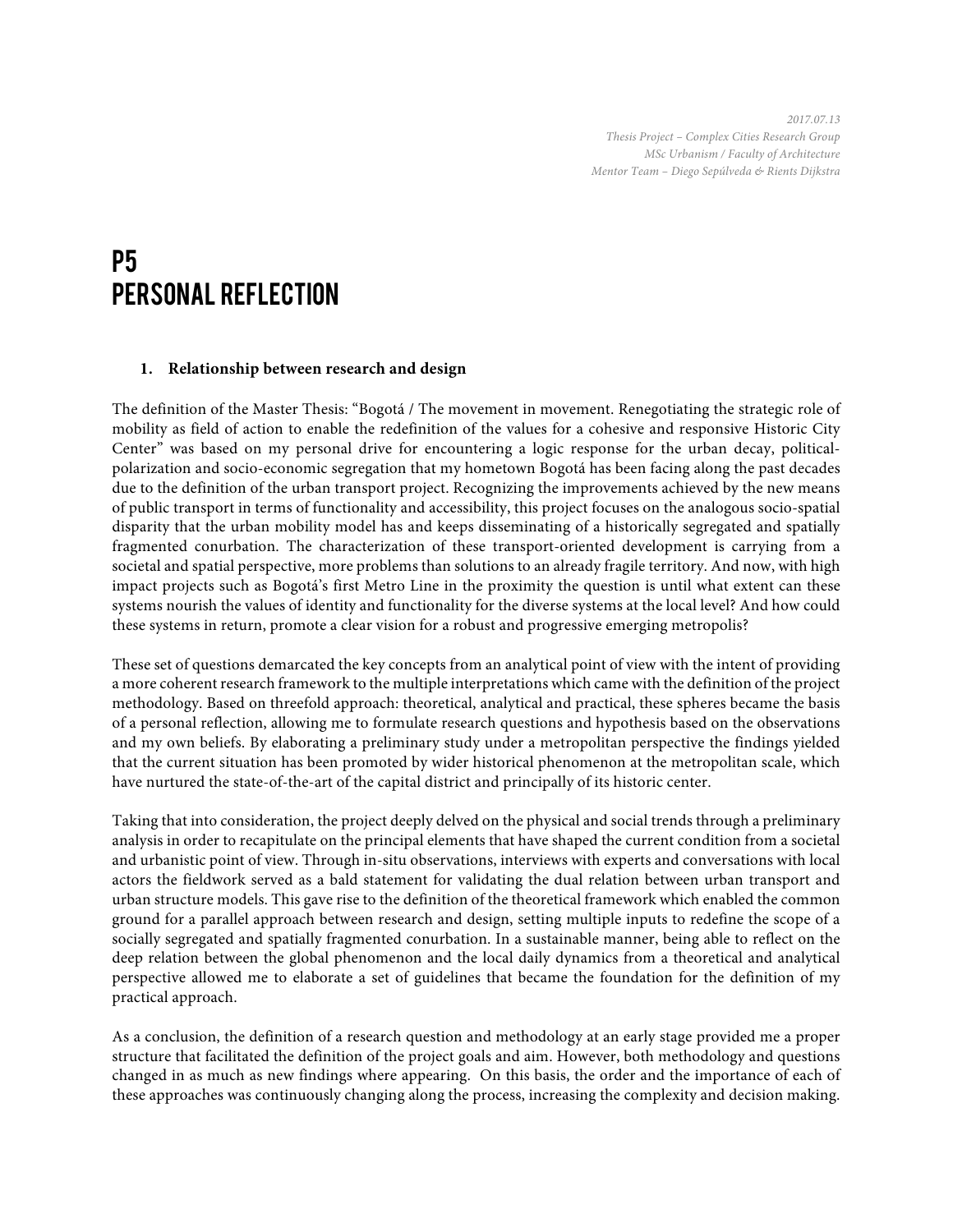This expose that independently of how well-structured the project could be; a creative thinking process will be hardly linear. Positively, the outcome of this project Bogotá | The Movement in Movement could nurture future approaches, able to revalidate the relation between design and research processes within the Latin American and international framework.

## **2. Relationship between the theme of the graduation lab and the subject/case study chosen by the student within this framework (location/object)**

By understanding how the socio-spatial development of our cities and communities has been restricted by market forces or global phenomenon, principally in emerging metropolises of the "miscalled" developing countries, my particular objective along the graduation approach has been broadening up my personal spectrum in order to reach a better understanding of how to provoke actions and reactions that could lean forward the balance between the exclusive and the inclusive, especially in terms of economic opportunities and social justice. Under this perspective being part of the Complex Cities Studio allowed to reach a better understanding between the practical and theoretical, enabling me to recognize the virtues and problematique that an urban regeneration process could bring in the historical center of Bogotá.

The current socio-spatial condition of Bogotá's historic center is the legacy of an inherited territory that has been built upon the shoulders of a civil armed conflict and a strongly polarized political nation. The urban fabric is a vivid statement of a society in transition which express the need for a responsive and more cohesive metropolitan structure. The challenges and opportunities of a city in constant transformation should be sustained by a holistic vision-strategy able to intermingle the values of the local traditional identity with a wider robust and innovative socio-economic environment. In this specific case the mobility (corridors, stations, flows and means) understood as time components and the public green corridors (parks, boulevards, river walks) as space components, became the key elements able to on the one hand breakdown the tendencies of decay and on the other, translate the strategic vision into an operative revitalization plan at the local level.

# **3. Relationship between the methodical line of approach of the graduation lab and the method chosen by the student in this framework**

From the very start a preliminary analytical and theoretical perspective allowed me to establish a progressive methodology and methods, that on return constituted the guidelines, principles and concepts of the design line. Shifting from the mere single layer method to the multi-level approach sustained at the final stage the formulation of a strategic urban vision proposed by the project, which ex post materialized on local strategic plans.

In order to achieve this, my systemic framework was conducted based upon the criteria and recommendations provided by my mentors and by the graduation lab itself. As the theoretical findings were reaching a higher level of definition the analytical instruments became the most relevant means for bridging the gap between the realities and the expectations. This first glimpse of a possible outcome enhanced my personal drive for establishing a lively debate around the topic of urbanism in relation to mobility. However, putting into the same perspective the different approaches from a practical and theoretical foundation was not always easy. Taking that into consideration multiple methods were implemented in order to reach a wider and better understanding of possible solutions. Ultimately, it aroused a challenging opportunity for revaluating the role of strategic planning and especially of urban design projects in the definition of the emerging metropolitan model, reaffirming the importance between research and design, both in the academy and professional life.

## **4. Relationship between the project and the wider social context**